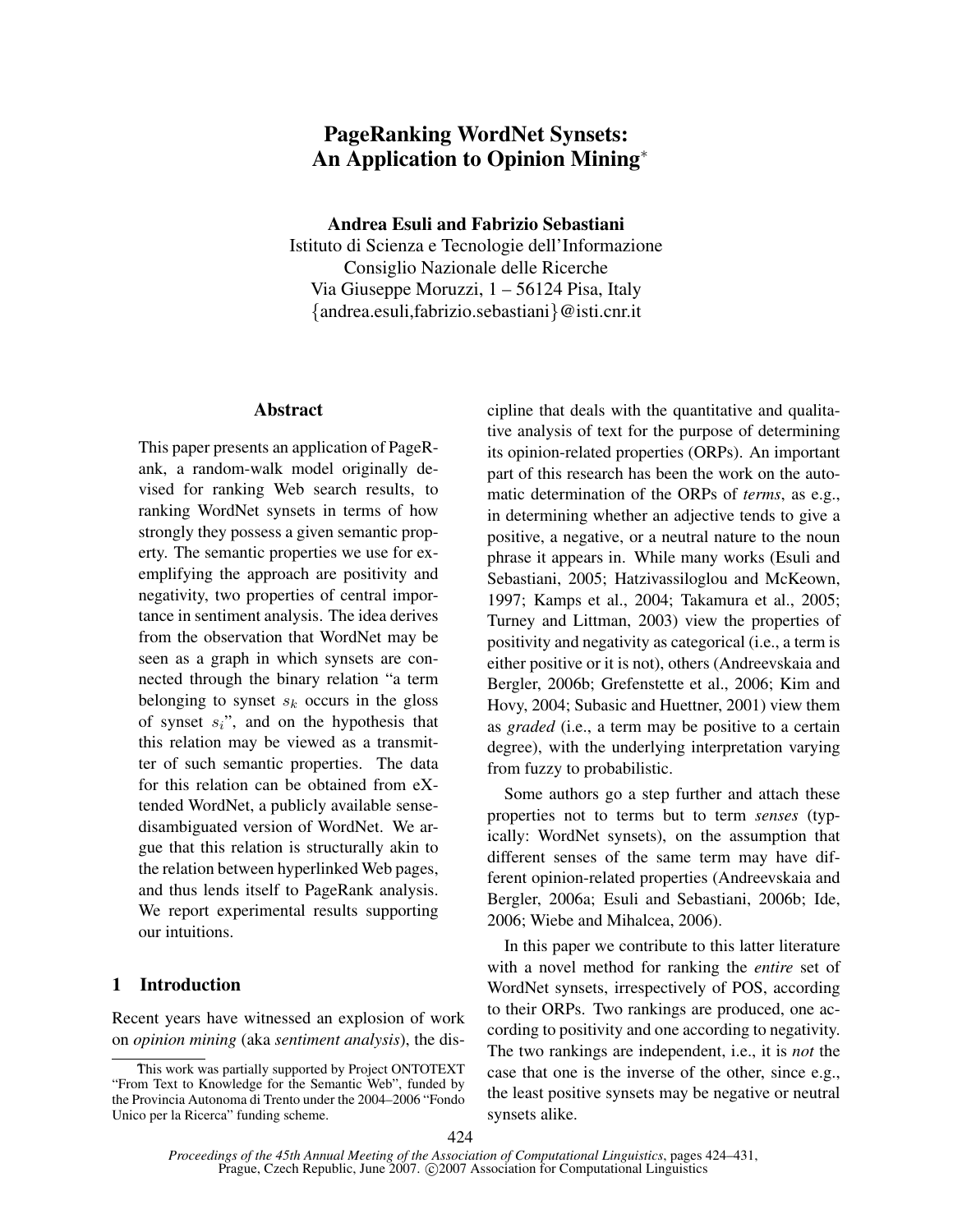The main hypothesis underlying our method is that the positivity and negativity of WordNet synsets can be determined by mining their glosses. It crucially relies on the observation that the gloss of a WordNet synset contains terms *that themselves belong to synsets*, and on the hypothesis that the glosses of positive (resp. negative) synsets will mostly contain terms belonging to positive (negative) synsets. This means that the binary relation  $s_i$   $\triangleright$   $s_k$  ("the gloss of synset  $s_i$  contains a term belonging to synset  $s_k$ "), which induces a directed graph on the set of WordNet synsets, may be thought of as a channel through which positivity and negativity flow, from the *definiendum* (the synset  $s_i$  being defined) to the *definiens* (a synset  $s_k$  that contributes to the definition of  $s_i$  by virtue of its member terms occurring in the gloss of  $s_i$ ). In other words, if a synset  $s_i$  is known to be positive (negative), this can be viewed as an indication that the synsets  $s_k$  to which the terms occurring in the gloss of  $s_i$  belong, are themselves positive (negative).

We obtain the data of the  $\blacktriangleright$  relation from eXtended WordNet (Harabagiu et al., 1999), an automatically sense-disambiguated version of WordNet in which every term occurrence in every gloss is linked to the synset it is deemed to belong to.

In order to compute how polarity flows in the graph of WordNet synsets we use the well known PageRank algorithm (Brin and Page, 1998). PageRank, a random-walk model for ranking Web search results which lies at the basis of the Google search engine, is probably the most important single contribution to the fields of information retrieval and Web search of the last ten years, and was originally devised in order to detect how authoritativeness flows in the Web graph and how it is conferred onto Web sites. The advantages of PageRank are its strong theoretical foundations, its fast convergence properties, and the effectiveness of its results. The reason why PageRank, among all random-walk algorithms, is particularly suited to our application will be discussed in the rest of the paper.

Note however that our method is not limited to ranking synsets *by positivity and negativity*, and could in principle be applied to the determination of other semantic properties of synsets, such as membership in a domain, since for many other properties we may hypothesize the existence of a similar "hydraulics" between synsets. We thus see positivity and negativity only as proofs-of-concept for the potential of the method.

The rest of the paper is organized as follows. Section 2 reports on related work on the ORPs of lexical items, highlighting the similarities and differences between the discussed methods and our own. In Section 3 we turn to discussing our method; in order to make the paper self-contained, we start with a brief introduction of PageRank (Section 3.1) and of the structure of eXtended WordNet (Section 3.2). Section 4 describes the structure of our experiments, while Section 5 discusses the results we have obtained, comparing them with other results from the literature. Section 6 concludes.

### 2 Related work

Several works have recently tackled the automated determination of term polarity. Hatzivassiloglou and McKeown (1997) determine the polarity of adjectives by mining pairs of conjoined adjectives from text, and observing that conjunctions such as and tend to conjoin adjectives of the same polarity while conjunctions such as but tend to conjoin adjectives of opposite polarity. Turney and Littman (2003) determine the polarity of generic terms by computing the pointwise mutual information (PMI) between the target term and each of a set of "seed" terms of known positivity or negativity, where the marginal and joint probabilities needed for PMI computation are equated to the fractions of documents from a given corpus that contain the terms, individually or jointly. Kamps et al. (2004) determine the polarity of adjectives by checking whether the target adjective is closer to the term good or to the term bad in the graph induced on WordNet by the synonymy relation. Kim and Hovy (2004) determine the polarity of generic terms by means of two alternative learning-free methods that use two sets of seed terms of known positivity and negativity, and are based on the frequency with which synonyms of the target term also appear in the respective seed sets. Among these works, (Turney and Littman, 2003) has proven by far the most effective, but it is also by far the most computationally intensive.

Some recent works have employed, as in the present paper, the glosses from online dictionar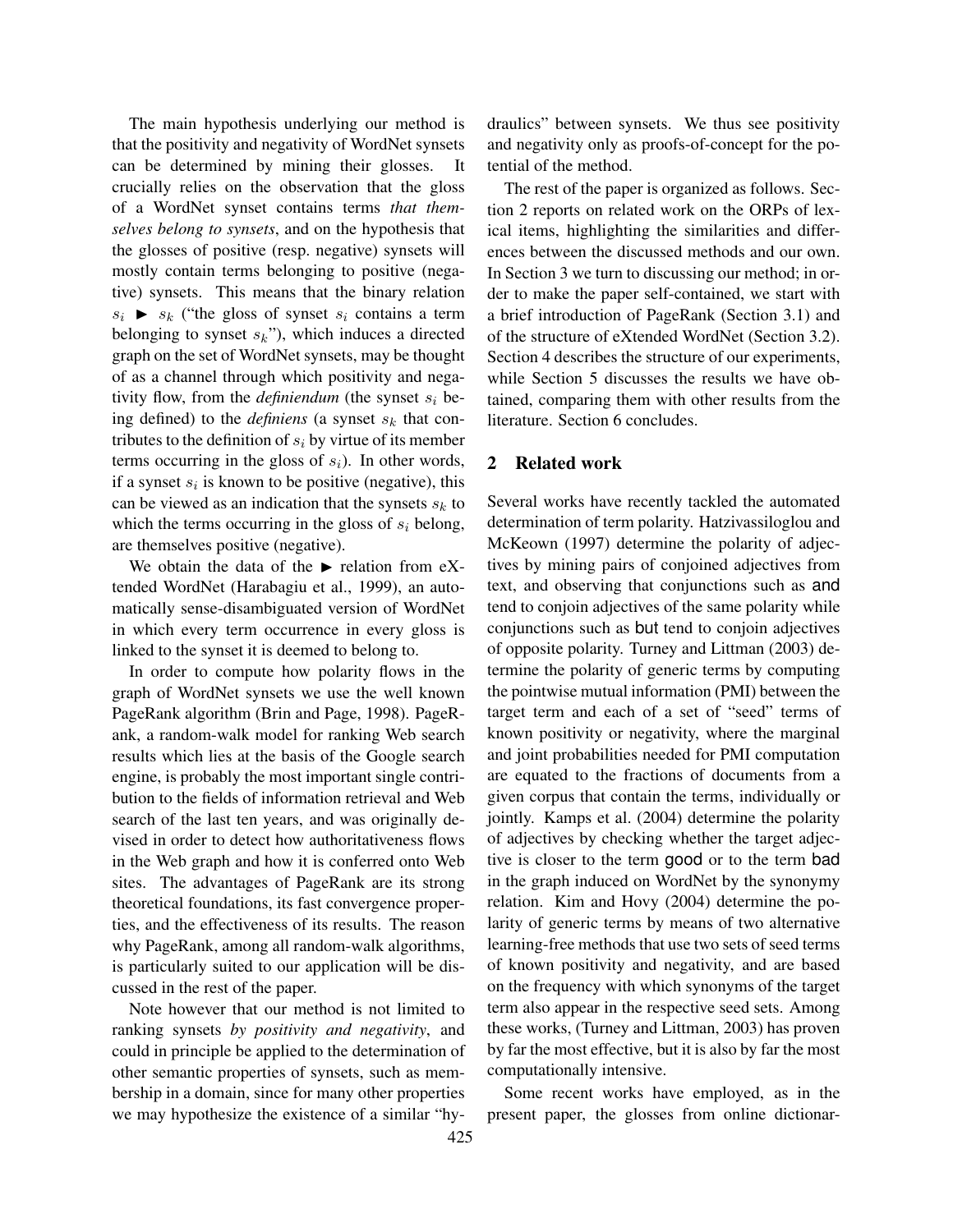ies for term polarity detection. Andreevskaia and Berger (2006a) extend a set of terms of known positivity/negativity by adding to them all the terms whose glosses contain them; this algorithm does not view glosses as a source for a graph of terms, and is based on a different intuition than ours. Esuli and Sebastiani (2005; 2006a) determine the ORPs of generic terms by learning, in a semi-supervised way, a binary term classifier from a set of training terms that have been given vectorial representations by indexing their WordNet glosses. The same authors later extend their work to determining the ORPs of WordNet synsets (Esuli and Sebastiani, 2006b). However, there is a substantial difference between these works and the present one, in that the former simply view the glosses as sources of textual representations for the terms/synsets, and not as inducing a graph of synsets as we instead view them here.

The work closest in spirit to the present one is probably that by Takamura et al. (2005), who determine the polarity of terms by applying intuitions from the theory of electron spins: two terms that appear one in the gloss of the other are viewed as akin to two neighbouring electrons, which tend to acquire the same "spin" (a notion viewed as akin to polarity) due to their being neighbours. This work is similar to ours since a graph between terms is generated from dictionary glosses, and since an iterative algorithm that converges to a stable state is used, but the algorithm is very different, and based on intuitions from very different walks of life.

Some recent works have tackled the attribution of opinion-related properties to word senses or synsets (Ide, 2006; Wiebe and Mihalcea,  $2006$ <sup>1</sup>; however, they do not use glosses in any significant way, and are thus very different from our method.

The interested reader may also consult (Mihalcea, 2006) for other applications of random-walk models to computational linguistics.

### 3 Ranking WordNet synsets by PageRank

#### 3.1 The PageRank algorithm

Let  $G = \langle N, L \rangle$  be a directed graph, with N its set of nodes and L its set of directed links; let  $W_0$  be the  $|N| \times |N|$  *adjacency matrix* of G, i.e., the matrix such that  $\mathbf{W}_0[i, j] = 1$  iff there is a link from node  $n_i$  to node  $n_j$ . We will denote by  $B(i) =$  ${n_i | \mathbf{W_0}[j,i] = 1}$  the set of the *backward neigh*bours of  $n_i$ , and by  $F(i) = \{n_j | \mathbf{W_0}[i,j] = 1\}$ the set of the *forward neighbours* of  $n_i$ . Let **W** be the *row-normalized adjacency matrix* of G, i.e., the matrix such that  $\mathbf{W}[i, j] = \frac{1}{|F(i)|}$  iff  $\mathbf{W_0}[i, j] = 1$ and  $W[i, j] = 0$  otherwise.

The input to PageRank is the row-normalized adjacency matrix W, and its output is a vector  $a =$  $\langle a_1, \ldots, a_{|N|} \rangle$ , where  $a_i$  represents the "score" of node  $n_i$ . When using PageRank for search results ranking,  $n_i$  is a Web site and  $a_i$  measures its computed authoritativeness; in our application  $n_i$  is instead a synset and  $a_i$  measures the degree to which  $n_i$  has the semantic property of interest. PageRank iteratively computes vector a based on the formula

$$
a_i^{(k)} \leftarrow \alpha \sum_{j \in B(i)} \frac{a_j^{(k-1)}}{|F(j)|} + (1 - \alpha)e_i \qquad (1)
$$

where  $a_i^{(k)}$  $i^{(k)}$  denotes the value of the *i*-th entry of vector a at the k-th iteration,  $e_i$  is a constant such that  $\sum_{i} e_{i=1}^{|N|} = 1$ , and  $0 \le \alpha \le 1$  is a control parameter. In vectorial form, Equation 1 can be written as

$$
\mathbf{a}^{(k)} = \alpha \mathbf{a}^{(k-1)} \mathbf{W} + (1 - \alpha) \mathbf{e}
$$
 (2)

The underlying intuition is that a node  $n_i$  has a high score when (recursively) it has many high-scoring backward neighbours with few forward neighbours each; a node  $n_i$  thus passes its score  $a_i$  along to its forward neighbours  $F(j)$ , but this score is subdivided equally among the members of  $F(j)$ . This mechanism (that is represented by the summation in Equation 1) is then "smoothed" by the  $e_i$  constants, whose role is (see (Bianchini et al., 2005) for details) to avoid that scores flow and get trapped into so-called "rank sinks" (i.e., cliques with backward neighbours but no forward neighbours).

The computational properties of the PageRank algorithm, and how to compute it efficiently, have been widely studied; the interested reader may consult (Bianchini et al., 2005).

In the original application of PageRank for ranking Web search results the elements of e are usually taken to be all equal to  $\frac{1}{|N|}$ . However, it is possible

<sup>&</sup>lt;sup>1</sup>Andreevskaia and Berger (2006a) also work on term senses, rather than terms, but they evaluate their work on terms only. This is the reason why they are listed in the preceding paragraph and not here.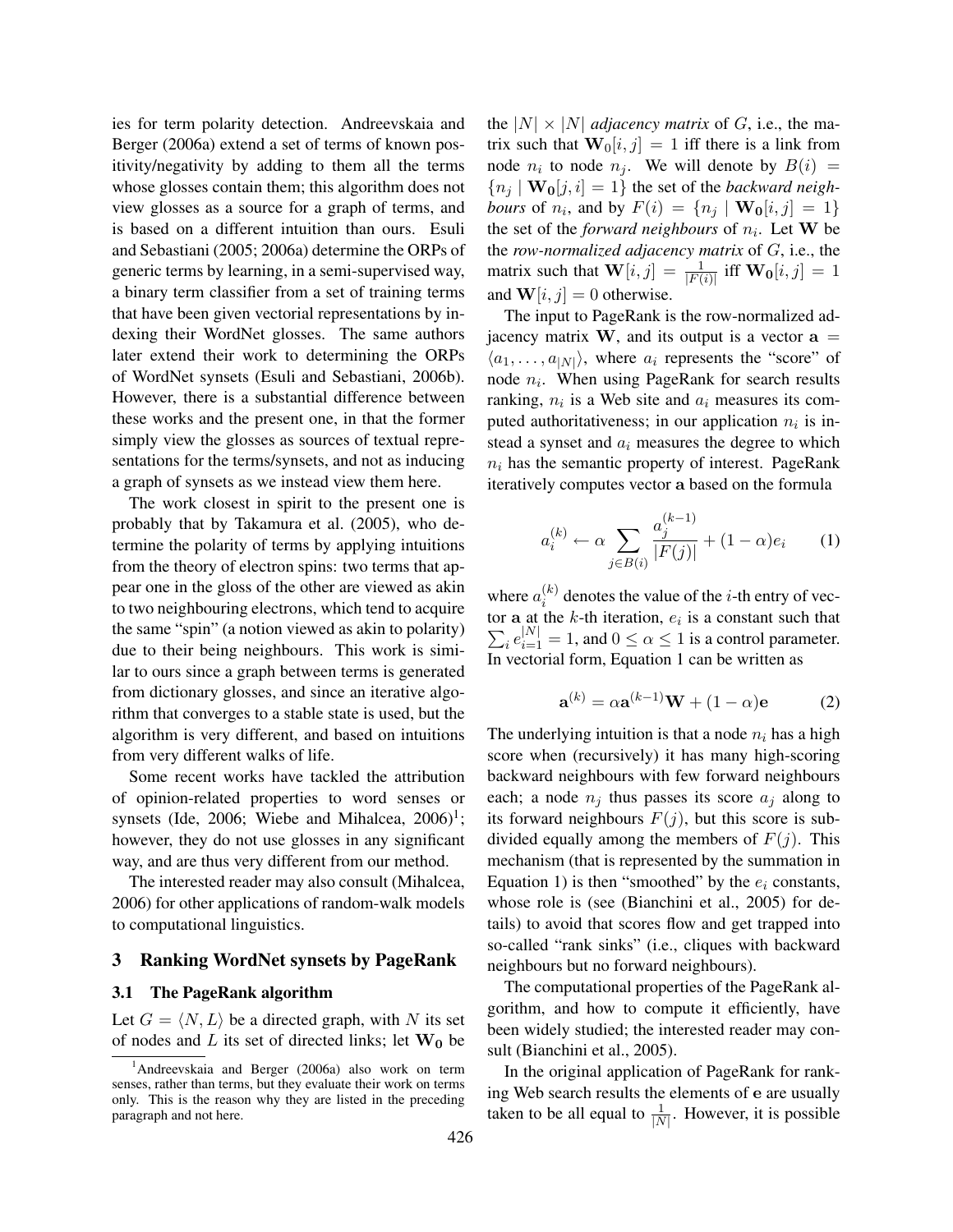to give different values to different elements in e. In fact, the value of  $e_i$  amounts to an *internal source of score* for  $n_i$  that is constant across the iterations and independent from its backward neighbours. For instance, attributing a null  $e_i$  value to all but a few Web pages that are about a given topic can be used in order to bias the ranking of Web pages in favour of this topic (Haveliwala, 2003).

In this work we use the  $e_i$  values as internal sources of a given ORP (positivity *or* negativity), by attributing a null  $e_i$  value to all but a few "seed" synsets known to possess that ORP. PageRank will thus make the ORP flow from the seed synsets, at a rate constant throughout the iterations, into other synsets along the  $\blacktriangleright$  relation, until a stable state is reached; the final  $a_i$  values can be used to rank the synsets in terms of that ORP. Our method thus requires *two* runs of PageRank; in the first e has nonnull scores for the positive seed synsets, while in the second the same happens for the negative ones.

### 3.2 eXtended WordNet

The transformation of WordNet into a graph based on the  $\blacktriangleright$  relation would of course be nontrivial, but is luckily provided by *eXtended Word-Net* (Harabagiu et al., 1999), a publicly available version of WordNet in which (among other things) each term  $s_k$  occurring in a WordNet gloss (except those in example phrases) is lemmatized and mapped to the synset in which it belongs<sup>2</sup>. We use eXtended WordNet version 2.0-1.1, which refers to WordNet version 2.0. The eXtended WordNet resource has been automatically generated, which means that the associations between terms and synsets are likely to be sometimes incorrect, and this of course introduces noise in our method.

# 3.3 PageRank, (eXtended) WordNet, and ORP flow

We now discuss the application of PageRank to ranking WordNet synsets by positivity and negativity. Our algorithm consists in the following steps:

1. The graph  $G = \langle N, L \rangle$  on which PageRank will be applied is generated. We define  $N$  to be the set of all WordNet synsets; in WordNet 2.0 there are  $115,424$  of them. We define  $L$  to

contain a link from synset  $s_i$  to synset  $s_k$  iff the gloss of  $s_i$  contains *at least* a term belonging to  $s_k$  (terms occurring in the examples phrases and terms occurring after a term that expresses negation are not considered). Numbers, articles and prepositions occurring in the glosses are discarded, since they can be assumed to carry no positivity and negativity, and since they do not belong to a synset of their own. This leaves only nouns, adjectives, verbs, and adverbs.

- 2. The graph  $G = \langle N, L \rangle$  is "pruned" by removing "self-loops", i.e., links going from a synset  $s_i$  into itself (since we assume that there is no flow of semantics from a concept unto itself). The row-normalized adjacency matrix  $W$  of  $G$ is derived.
- 3. The  $e_i$  values are loaded into the e vector; all synsets other than the seed synsets of renowned positivity (negativity) are given a value of 0. The  $\alpha$  control parameter is set to a fixed value. We experiment with several different versions of the e vector and several different values of  $\alpha$ ; see Section 4.3 for details.
- 4. PageRank is executed using W and e, iterating until a predefined termination condition is reached. The termination condition we use in this work consists in the fact that the cosine of the angle between  $\mathbf{a}^{(k)}$  and  $\mathbf{a}^{(k+1)}$  is above a predefined threshold  $\chi$  (here we have set  $\chi = 1 - 10^{-9}$ ).
- 5. We rank all the synsets of WordNet in descending order of their  $a_i$  score.

The process is run twice, once for positivity and once for negativity.

The last question to be answered is: "why PageRank?" Are the characteristics of PageRank more suitable to the problem of ranking synsets than other random-walk algorithms? The answer is yes, since it seems reasonable that:

1. If terms contained in synset  $s_k$  occur in the glosses of many positive synsets, and if the positivity scores of these synsets are high, then it is likely that  $s_k$  is itself positive (the same happens for negativity). This justifies the summation of Equation 1.

<sup>2</sup>http://xwn.hlt.utdallas.edu/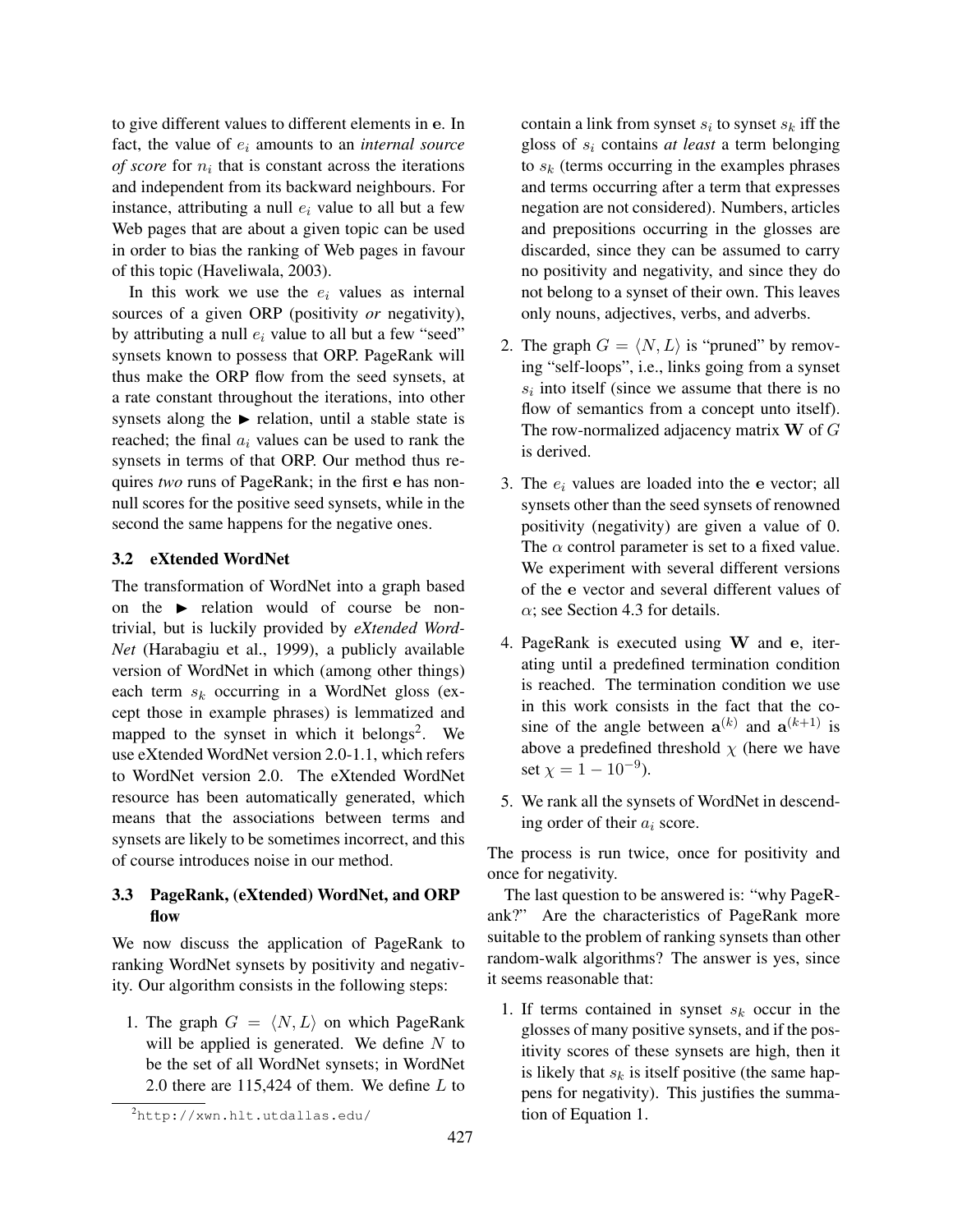- 2. If the gloss of a positive synset that contains a term in synset  $s_k$  also contains many other terms, then this is a weaker indication that  $s_k$  is itself positive (this justifies dividing by  $|F(j)|$ in Equation 1).
- 3. The ranking resulting from the algorithm needs to be biased in favour of a specific ORP; this justifies the presence of the  $(1 - \alpha)e_i$  factor in Equation 1).

The fact that PageRank is the "right" random-walk algorithm for our application is also confirmed by some experiments (not reported here for reasons of space) we have run with slightly different variants of the model (e.g., one in which we challenge intuition 2 above and thus avoid dividing by  $|F(j)|$  in Equation 1). These experiments have always returned inferior results with respect to standard PageRank, thereby confirming the correctness of our intuitions.

## 4 Experiments

### 4.1 The benchmark

To evaluate the quality of the rankings produced by our experiments we have used the Micro-WNOp corpus (Cerini et al., 2007) as a benchmark<sup>3</sup>. Micro-WNOp consists in a set of 1,105 WordNet synsets, each of which was manually assigned a triplet of scores, one of positivity, one of negativity, one of neutrality. The evaluation was performed by five MSc students of linguistics, proficient secondlanguage speakers of English. Micro-WNOp is representative of WordNet with respect to the different parts of speech, in the sense that it contains synsets of the different parts of speech in the same proportions as in the entire WordNet. However, it is not representative of WordNet with respect to ORPs, since this would have brought about a corpus largely composed of neutral synsets, which would be pretty useless as a benchmark for testing automatically derived lexical resources *for opinion mining*. It was thus generated by randomly selecting 100 positive + 100 negative + 100 neutral terms from the General Inquirer lexicon (see (Turney and Littman, 2003) for details) and including all the synsets that contained

at least one such term, without paying attention to POS. See (Cerini et al., 2007) for more details.

The corpus is divided into three parts:

- Common: 110 synsets which all the evaluators evaluated by working together, so as to align their evaluation criteria.
- Group1: 496 synsets which were each independently evaluated by three evaluators.
- Group2: 499 synsets which were each independently evaluated by the other two evaluators.

Each of these three parts has the same balance, in terms of both parts of speech and ORPs, of Micro-WNOp as a whole. We obtain the positivity (negativity) ranking from Micro-WNOp by averaging the positivity (negativity) scores assigned by the evaluators of each group into a single score, and by sorting the synsets according to the resulting score. We use Group1 as a validation set, i.e., in order to fine-tune our method, and Group2 as a test set, i.e., in order to evaluate our method once all the parameters have been optimized on the validation set.

The result of applying PageRank to the graph G induced by the  $\blacktriangleright$  relation, given a vector e of internal sources of positivity (negativity) score and a value for the  $\alpha$  parameter, is a ranking of all the WordNet synsets in terms of positivity (negativity). By using different e vectors and different values of  $\alpha$  we obtain different rankings, whose quality we evaluate by comparing them against the ranking obtained from Micro-WNOp.

#### 4.2 The effectiveness measure

A ranking  $\preceq$  is a partial order on a set of objects  $N = \{o_1 \dots o_{|N|}\}\.$  Given a pair  $(o_i, o_j)$  of objects,  $o_i$  may precede  $o_j$  ( $o_i \preceq o_j$ ), it may follow  $o_i$  ( $o_i \succeq$  $o_i$ ), or it may be tied with  $o_i$  ( $o_i \approx o_i$ ).

To evaluate the rankings produced by PageRank we have used the p*-normalized Kendall* τ *distance* (noted  $\tau_p$  – see e.g., (Fagin et al., 2004)) between the Micro-WNOp rankings and those predicted by PageRank. A standard function for the evaluation of rankings with ties,  $\tau_p$  is defined as

$$
\tau_p = \frac{n_d + p \cdot n_u}{Z} \tag{3}
$$

<sup>3</sup>http://www.unipv.it/wnop/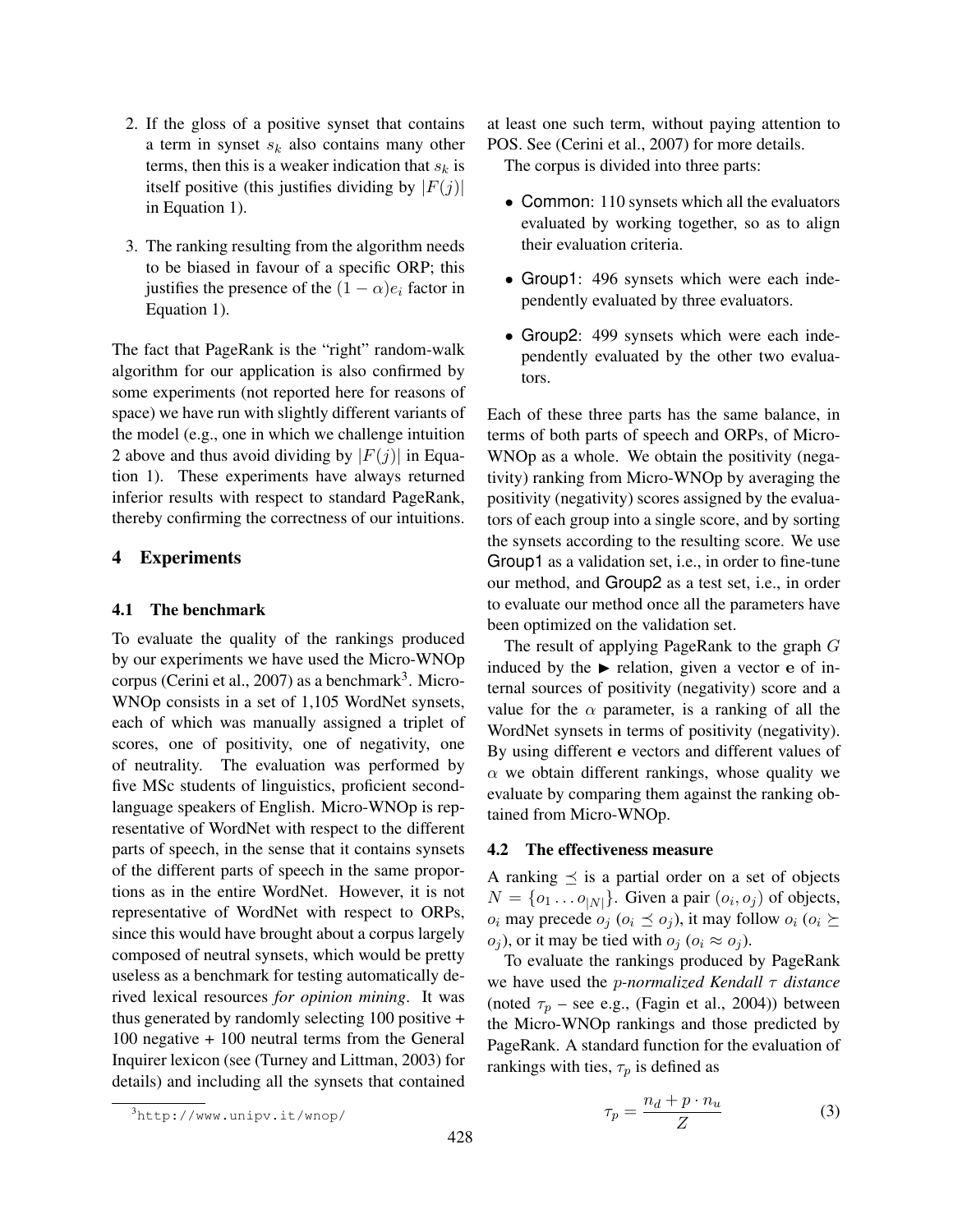where  $n_d$  is the number of *discordant pairs*, i.e., pairs of objects ordered one way in the gold standard and the other way in the prediction;  $n_u$  is the number of pairs ordered (i.e., not tied) in the gold standard and tied in the prediction, and  $p$  is a penalization to be attributed to each such pair; and  $Z$  is a normalization factor (equal to the number of pairs that are ordered in the gold standard) whose aim is to make the range of  $\tau_p$  coincide with the [0, 1] interval. Note that pairs tied in the gold standard are not considered in the evaluation.

The penalization factor is set to  $p = \frac{1}{2}$  $\frac{1}{2}$ , which is equal to the probability that a ranking algorithm correctly orders the pair by random guessing; there is thus no advantage to be gained from either random guessing or assigning ties between objects. For a prediction which perfectly coincides with the gold standard  $\tau_p$  equals 0; for a prediction which is exactly the inverse of the gold standard  $\tau_p$  equals 1.

### 4.3 Setup

In order to produce a ranking by positivity (negativity) we need to provide an e vector as input to PageRank. We have experimented with several different definitions of e, each for both positivity and negativity. For reasons of space, we only report results from the five most significant ones.

We have first tested a vector (hereafter dubbed e1) with all values uniformly set to  $\frac{1}{|N|}$ . This is the e vector originally used in (Brin and Page, 1998) for Web page ranking, and brings about an unbiased (that is, with respect to particular properties) ranking of WordNet. Of course, it is not meant to be used for ranking by positivity or negativity; we have used it as a baseline in order to evaluate the impact of property-biased vectors.

The first sensible, albeit minimalistic, definition of e we have used (dubbed e2) is that of a vector with uniform non-null  $e_i$  scores assigned to the synsets that contain the adjective good (bad), and null scores for all other synsets. A further, still fairly minimalistic definition we have used (dubbed e3) is that of a vector with uniform non-null  $e_i$  scores assigned to the synsets that contain at least one of the seven "paradigmatic" positive (negative) adjectives used as seeds in (Turney and Littman,  $2003)^4$ , and

null scores for all other synsets.

We have also tested a more complex version of e, with  $e_i$  scores obtained from release 1.0 of Senti-WordNet (Esuli and Sebastiani, 2006b)<sup>5</sup>. This latter is a lexical resource in which each WordNet synset is given a positivity score, a negativity score, and a neutrality score. We produced an e vector (dubbed e4) in which the score assigned to a synset is proportional to the positivity (negativity) score assigned to it by SentiWordNet, and in which all entries sum up to 1. In a similar way we also produced a further e vector (dubbed e5) through the scores of a newer release of SentiWordNet (release 1.1), resulting from a slight modification of the approach that had brought about release 1.0 (Esuli and Sebastiani, 2007b).

PageRank is parametric on  $\alpha$ , which determines the balance between the contributions of the  $a^{(k-1)}$ vector and the e vector. A value of  $\alpha = 0$  makes the  $a^{(k)}$  vector coincide with e, and corresponds to discarding the contribution of the random-walk algorithm. Conversely, setting  $\alpha = 1$  corresponds to discarding the contribution of e, and makes  $\mathbf{a}^{(k)}$ uniquely depend on the topology of the graph; the result is an "unbiased" ranking. The desirable cases are, of course, in between. As first hinted in Section 4.1, we thus optimize the  $\alpha$  parameter on the synsets in Group1, and then test the algorithm with the optimal value of  $\alpha$  on the synsets in Group2. All the 101 values of  $\alpha$  from 0.0 to 1.0 with a step of .01 have been tested in the optimization phase. Optimization is performed anew for each experiment, which means that different values of  $\alpha$  may be eventually selected for different e vectors.

#### 5 Results

The results show that the use of PageRank in combination with suitable vectors e almost always improves the ranking, sometimes significantly so, with respect to the original ranking embodied by the e vector.

For positivity, the rankings produced using PageRank and any of the vectors from e2 to e5 all improve on the original rankings, with a relative improvement, measured as the relative decrease in  $\tau_p$ ,

<sup>&</sup>lt;sup>4</sup>The seven positive adjectives are good, nice, excellent,

positive, fortunate, correct, superior, and the seven negative ones are bad, nasty, poor, negative, unfortunate, wrong, inferior.

<sup>5</sup>http://sentiwordnet.isti.cnr.it/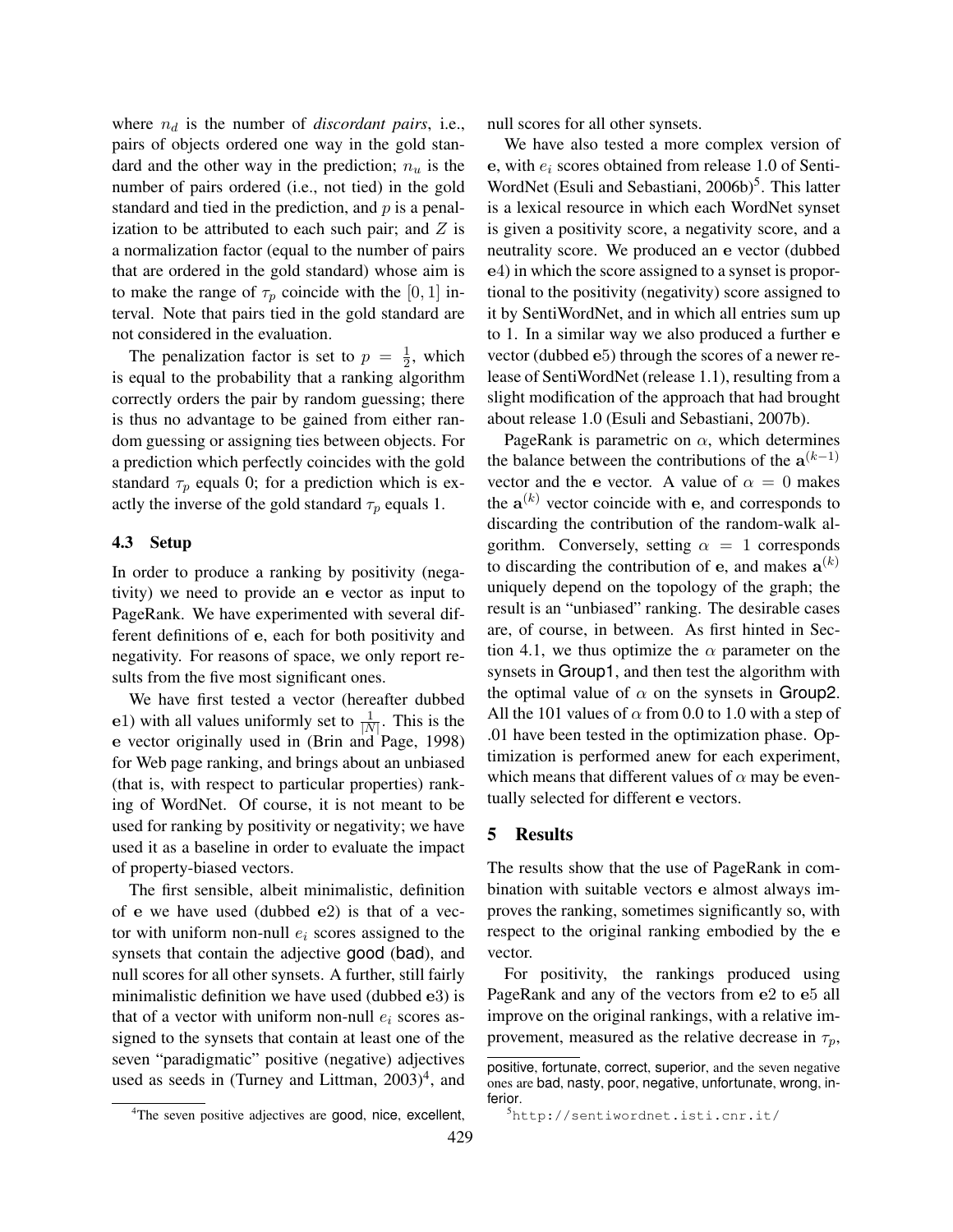ranging from  $-4.88\%$  (e5) to  $-6.75\%$  (e4). These rankings are also all better than the rankings produced by using PageRank and the uniform-valued vector e1, with a minimum relative improvement of  $-5.04\%$  (e3) and a maximum of  $-34.47\%$  (e4). This suggests that the key to good performance is indeed a combination of positivity flow *and* internal source of score.

For the negativity rankings, the performance of both SentiWordNet-based vectors is still good, producing a  $-4.31\%$  (e4) and a  $-3.45\%$  (e5) improvement with respect to the original rankings. The "minimalistic" vectors (i.e., e2 and e3) are not as good as their positive counterparts. The reason seems to be that the generation of a ranking by negativity seems a somehow harder task than the generation of a ranking by positivity; this is also shown by the results obtained with the uniform-valued vector e1, in which the application of PageRank improves with respect to e1 for positivity but deteriorates for negativity. However, against the baseline constituted by the results obtained with the uniformvalued vector e1 for negativity, our rankings show a relevant improvement, ranging from  $-8.56\%$  (e2) to  $-48.27\%$  (e4).

Our results are particularly significant for the e4 vectors, derived by SentiWordNet 1.0, for a number of reasons. First, e4 brings about the best value of  $\tau_p$  obtained in all our experiments (.325 for positivity, .284 for negativity). Second, the relative improvement with respect to e4 is the most marked among the various choices for e (6.75% for positivity, 4.31% for negativity). Third, the improvement is obtained with respect to an already high-quality resource, obtained by the same techniques that, at the term level, are still the best performers for polarity detection on the widely used General Inquirer benchmark (Esuli and Sebastiani, 2005).

Finally, observe that the fact that e4 outperforms all other choices for e (and e2 in particular) was not necessarily to be expected. In fact, SentiWordNet 1.0 was built by a semi-supervised learning method that uses vectors e2 as its only initial training data. This paper thus shows that, starting from e2 as the only manually annotated data, the best results are obtained neither by the semi-supervised method that generated SentiWordNet 1.0, nor by PageRank, but by the concatenation of the former with the latter.

|                |           | Positivity |             | Negativity |             |
|----------------|-----------|------------|-------------|------------|-------------|
| е              | PageRank? | $\tau_p$   |             | $\tau_p$   |             |
| e <sub>1</sub> | before    | .500       |             | .500       |             |
|                | after     | .496       | $(-0.81\%)$ | .549       | $(9.83\%)$  |
| e <sub>2</sub> | before    | .500       |             | .500       |             |
|                | after     | .467       | $(-6.65\%)$ | .502       | $(0.31\%)$  |
| e <sub>3</sub> | before    | .500       |             | .500       |             |
|                | after     | .471       | $(-5.79%)$  | .495       | $(-0.92\%)$ |
| e <sub>4</sub> | before    | .349       |             | .296       |             |
|                | after     | .325       | $(-6.75%)$  | .284       | $(-4.31\%)$ |
| e5             | before    | .400       |             | .407       |             |
|                | after     | .380       | $(-4.88\%)$ | .393       | $(-3.45\%)$ |

Table 1: Values of  $\tau_p$  between predicted rankings and gold standard rankings (smaller is better). For each experiment the first line indicates the ranking obtained from the original e vector (before the application of PageRank), while the second line indicates the ranking obtained after the application of PageRank, with the relative improvement (a negative percentage indicates improvement).

### 6 Conclusions

We have investigated the applicability of a randomwalk model to the problem of ranking synsets according to positivity and negativity. However, we conjecture that this model can be of more general use, i.e., for the determination of other properties of term senses, such as membership in a domain. This paper thus presents a proof-of-concept of the model, and the results of experiments support our intuitions.

Also, we see this work as a proof of concept for the applicability of general random-walk algorithms (and not just PageRank) to the determination of the semantic properties of synsets. In a more recent paper (Esuli and Sebastiani, 2007a) we have investigated a related random-walk model, one in which, symmetrically to the intuitions of the model presented in this paper, semantics flows from the *definiens* to the *definiendum*; a metaphor that proves no less powerful than the one we have championed in this paper.

#### References

- Alina Andreevskaia and Sabine Bergler. 2006a. Mining Word-Net for fuzzy sentiment: Sentiment tag extraction from WordNet glosses. In *Proceedings of the 11th Conference of the European Chapter of the Association for Computational Linguistics (EACL'06)*, pages 209–216, Trento, IT.
- Alina Andreevskaia and Sabine Bergler. 2006b. Sentiment tag extraction from WordNet glosses. In *Proceedings of*